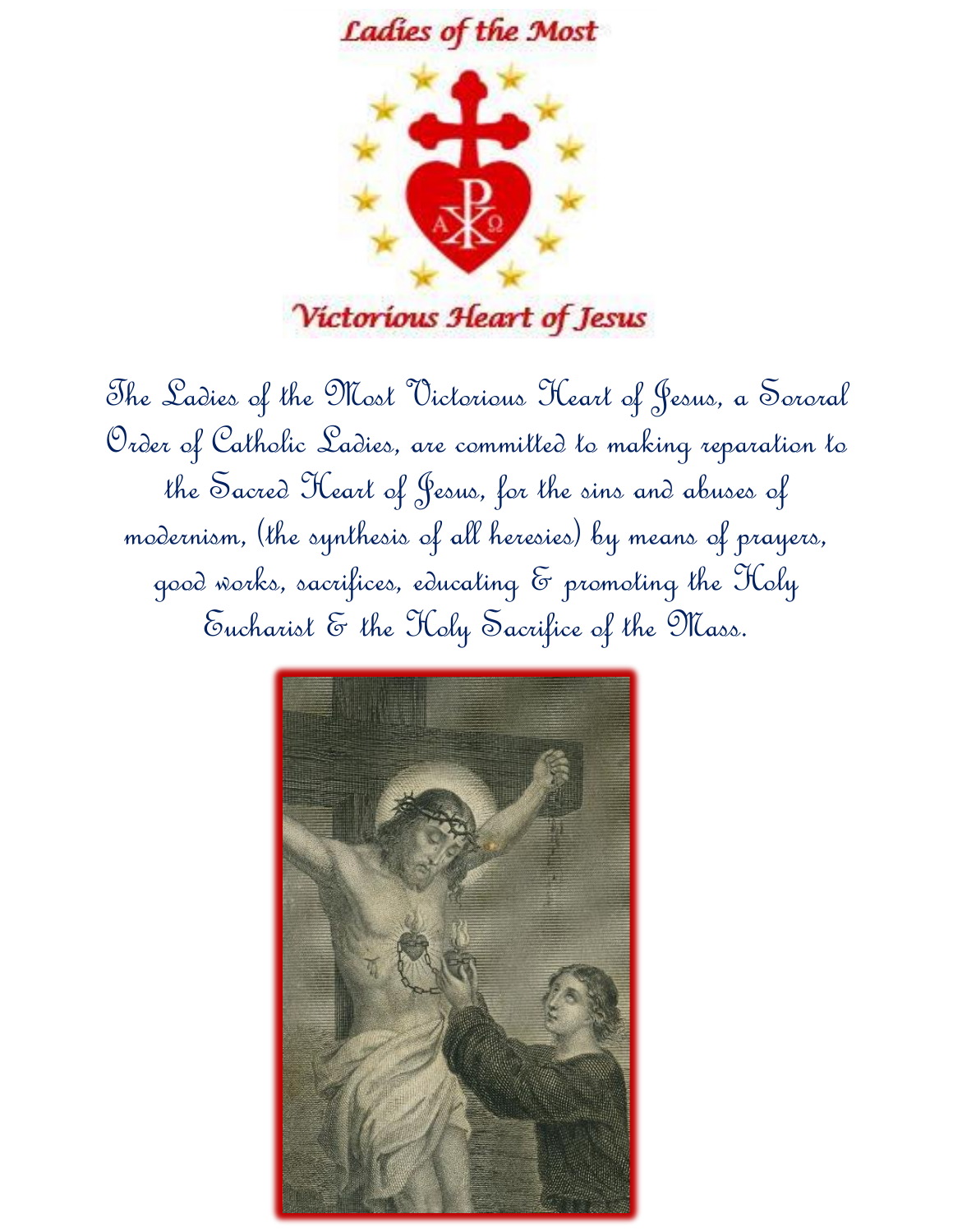# HANDBOOK AND INSTRUCTIONS

### EFFECTIVE: A.D. 2021

## SECTION I: THE ORDER AND ITS NATURE

- o Origin
- o Nature & Purpose
- o Our Motto
- o Three Fields of Battle
- o Educational Means
- o Devotion
- o Extra Ecclesiam Nulla Salus
- o Patrons
- o Relations with the Apostolic See

## SECTION II: THE PURPOSE AND MISSION OF THE ORDER

o Prayers and Practices

### SECTION III: THE MEMBERS & GOVERNMENT OF THE ORDER

- o Leaders and members
- o Offices, Levels and Branches



LADIES OF THE VICTORIOUS HEART OF JESUS LadiesVictoriousHeart@gmail.com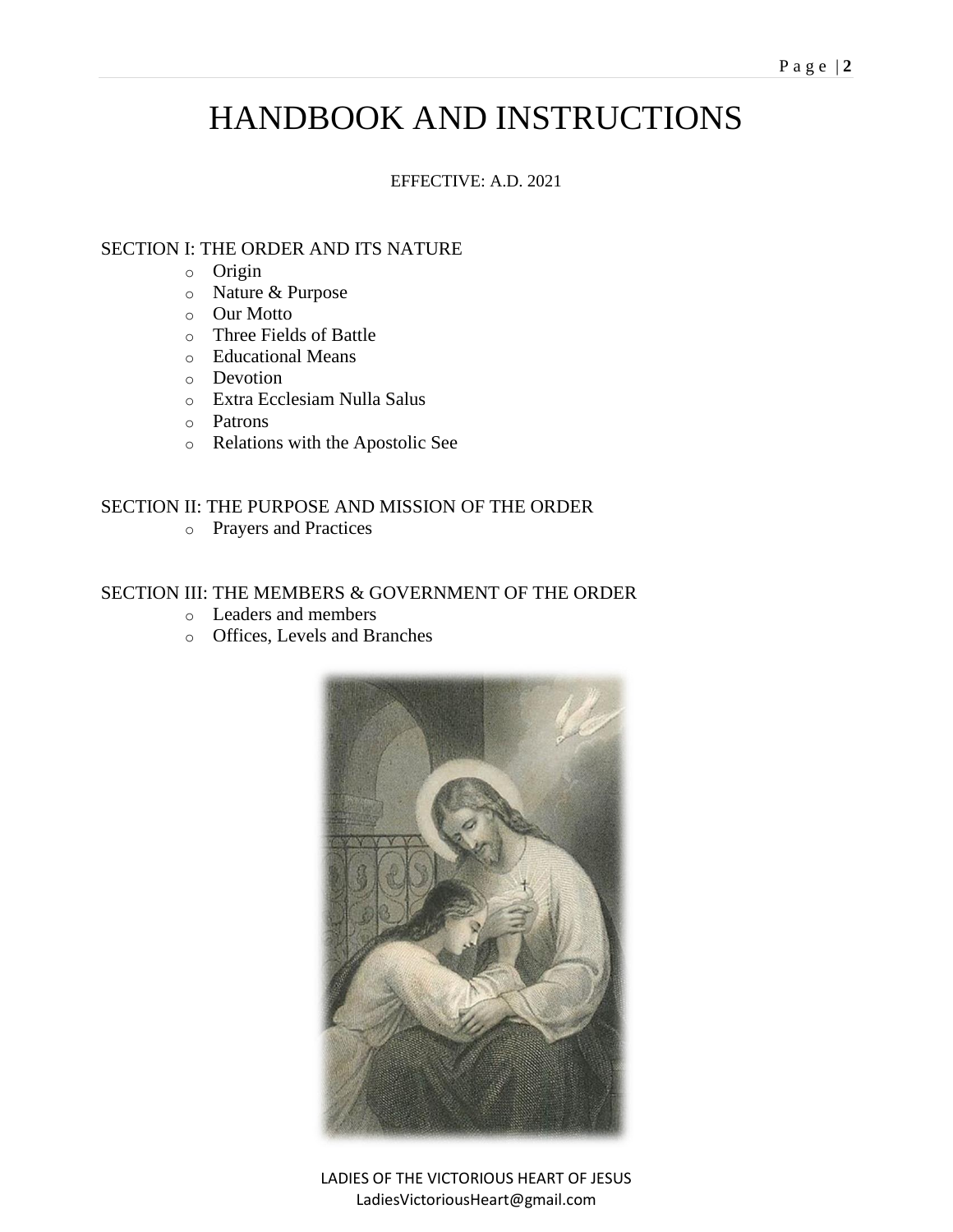# **SECTION I: THE ORDER AND ITS NATURE**

## Article 1: Origin

The Order was founded on June, in the year of our Lord 2021, Month of the Sacred Heart, by a lay Catholic Lady in the Roman Catholic Archdiocese of Arlington, VA.

## Article 2: Nature and Purpose

The Ladies of the Most Victorious Heart of Jesus is a Sororal Order of Catholic Ladies, who are committed to making reparation to the Sacred Heart of Jesus, for the sins and abuses of modernism, (the synthesis of all heresies) by means of prayers, good works, sacrifices, educating & promoting the Holy Eucharist & the Holy Sacrifice of the Mass.

## Article 3: Our Motto

"Expect the Lord, do manfully, and let thy heart take courage, and wait thou for the Lord." (Psalm 26:14) for the Victorious Heart of Jesus is our Hope & Love to Whom we desire to love with all our heart, soul, mind and strength!

## Article 4: Three Fields of Battle

The 3 primary fields of battle are the domestic church (the family), the parish, and society at large. The Ladies will start by offering daily reparational prayers and sacrifices at home, and then engage others in the parish and society to do the same. Following Our Lady of Fatima's call to do penance and pray for sinners. Ladies will also focus on educating themselves by spiritual reading/lectures in order to be prepared for the conversion of souls, and the wellbeing of the family.

## Article 5: Educational Means

Drawing inspiration from early Church Fathers and Saints of the Counter Reformation, who risked their lives to save millions of souls, the Ladies of the Victorious Heart of Jesus must stand firm in proclaiming Catholic Truths. Ladies particular mission is of pray and penance in reparation to the Divine Heart; to pray for the conversion of souls and their life should exemplify sacrifices for the spiritual and educational mission to bring souls into the Mystical Body of Christ; with primary focus of defending the Holy Eucharist and the Mystery of the Holy Sacrifice of the Mass, as it was from the beginning, and was codified as the Mass forever at the Council of Trent. Similar to the parable of the Mustard Seed, we must nurture, strengthen, and grow our knowledge of faith so that God's graces live in our branches. We have a list of suggested books to get you started:

- 1) Sacred Heart of Jesus by St. John Eudes [http://www.liberius.net/livres/The\\_Sacred\\_Heart\\_of\\_Jesus\\_000000344.pdf](http://www.liberius.net/livres/The_Sacred_Heart_of_Jesus_000000344.pdf)
- 2) Life and Kingdom of Christ in Christian Souls by St. John Eudes [http://www.liberius.net/livres/The\\_life\\_and\\_kingdom\\_of\\_Jesus\\_000000343.pdf](http://www.liberius.net/livres/The_life_and_kingdom_of_Jesus_000000343.pdf)
- 3) Revelations of St. Gertrude:<http://www.catholictradition.org/Gertrude/revelations8.htm>
- 4) Dialogue of St. Catharine of Sienna: [https://www.catholicplanet.com/ebooks/Dialogue-of-](https://www.catholicplanet.com/ebooks/Dialogue-of-St-Catherine.pdf)[St-Catherine.pdf](https://www.catholicplanet.com/ebooks/Dialogue-of-St-Catherine.pdf)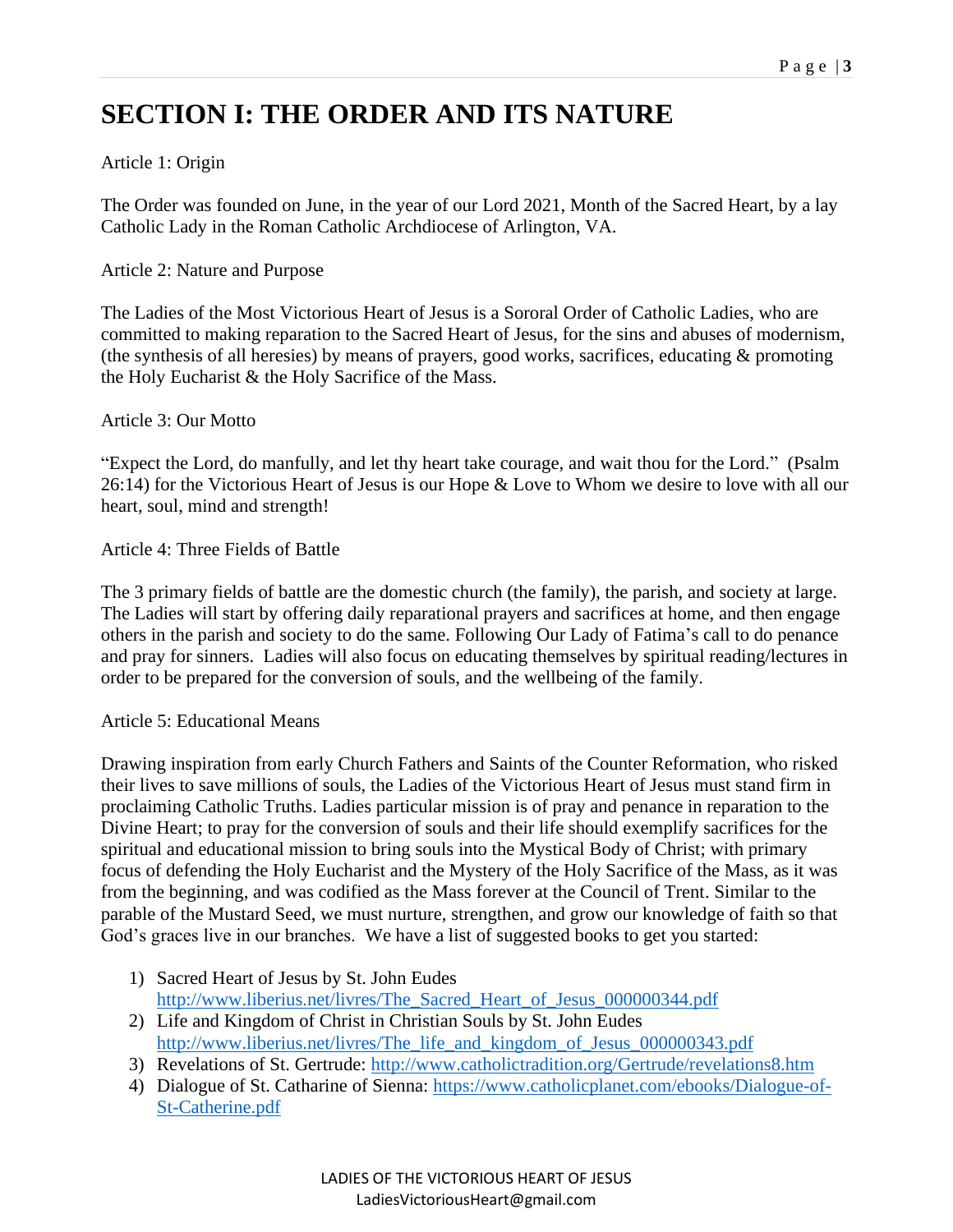#### Article 6: Devotion

The Order's special devotion is to the Most Victorious Heart of our Lord Jesus Christ, an extension of the Most Sacred Heart and His Victory over sin, present in the Holy Eucharist and continued through the Holy Sacrifice of the Mass. We have a booklet of suggested daily reparational prayers that can be prayed for this purpose.

#### Article 7: Extra Ecclesiam Nulla Salus

The Order affirms, by the Holy Eucharist and the Holy Sacrifice of the Mass, the Church's teaching, in accordance with St. Thomas Aquinas in Summa Theologiae, that outside the Church there is no salvation.

#### Article 8: Our Holy Patrons

• **St. Catherine of Sienna,** Born 1347, died April 29, 1380, although the Church traditionally celebrates her feast day on April 30. She is a Doctor of the Church, Dominican tertiary, Scholastic philosopher, theologian, mystic and stigmatist. She received a vision in which she was in a mystical marriage with Christ, and the Infant Christ presented her with a wedding ring. She also lived solely on the Holy Eucharist. Catherine loved the devotion of the Sacred Heart to an extraordinary degree: she made an entire donation of her heart to her divine Spouse and she obtained the Heart of Jesus in exchange; from that time on, she endeavored to live and act only according to the movements and inclinations of the Heart of Jesus*.*



**Prayer by Saint Catharine***: "O Lord, grant that my life may be the*

*continual prayer to which every rational creature is bound. This prayer has its origin in love; it is fire and true desire based on charity, which forces the soul to preform all its acts for love of You. Awaken Charity in me, O Lord, so that I may always desire You, and always desiring, continually pray. Let my soul pray always in Your Presence—everywhere, at all times, in everything I do, by the affection of Charity."*

LADIES OF THE VICTORIOUS HEART OF JESUS LadiesVictoriousHeart@gmail.com • St. Gertrude the Great: Born January 6, 1232, Died November 17, 1291. Virgin, Mystic, and Benedictine Abbess, was called by Our Lord Himself, "My chosen Lily," and the Church has given her the title of "Great." She is the only woman Saint to have been accorded this honor. There are many great wonders & graces of Gertrude's life, but one of the greatest miracles was the exchange of her heart for Our Lord's Divine Heart. Her heart was on fire with that Divine Love and found many ways in prayers and penance to please the Divine Heart. One year, before the Feast of the Ascension of Our Lord, St. Gertrude, addressing Our Lord's Five Wounds, repeated the following salutation 5466 times: *"Glory be to Thee, most sweet, most gentle, most benign, most noble, most excellent,* 

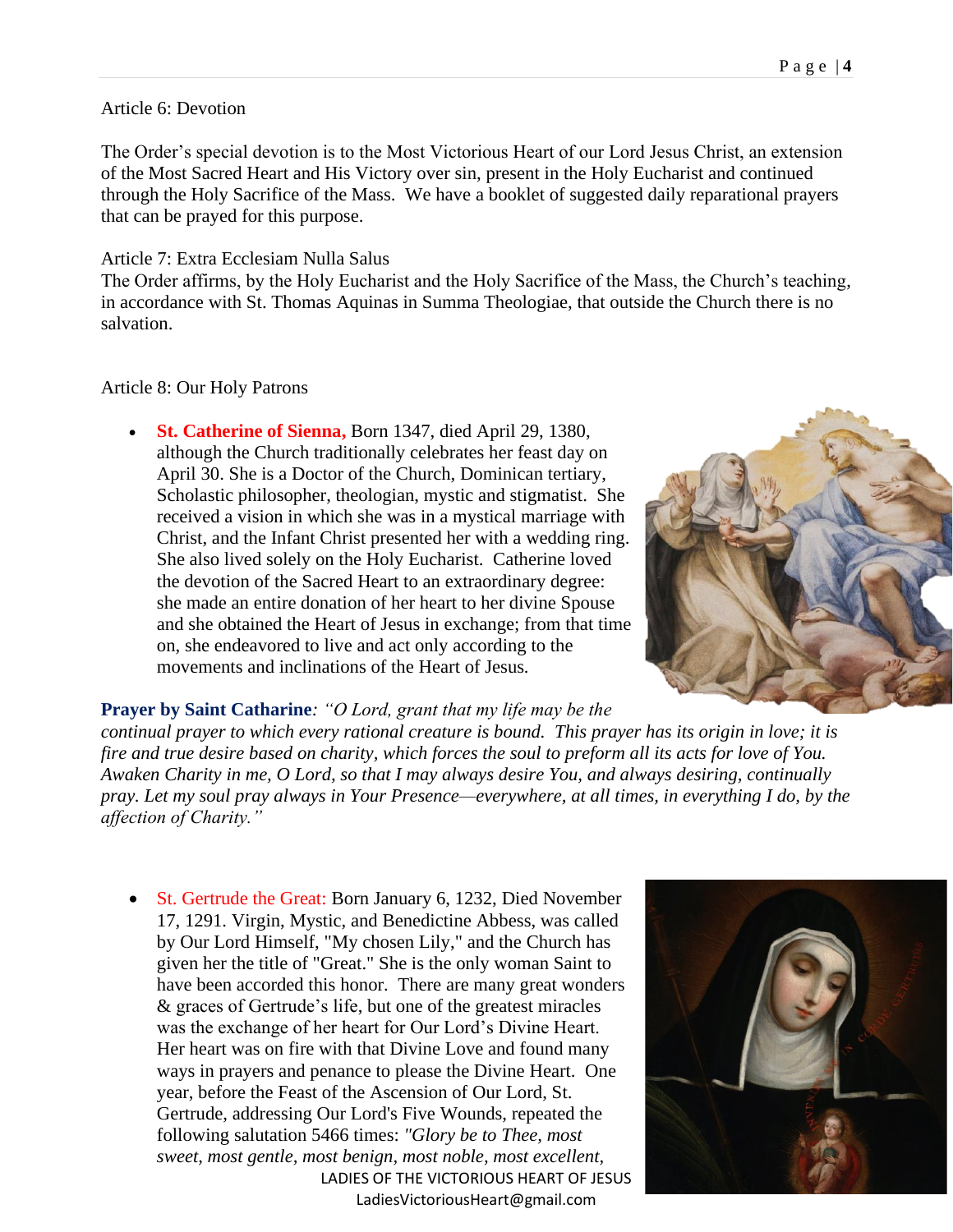*effulgent, and ever-peaceful Trinity, for the roseate wounds of my only Love!"* As she repeated this salutation, our Lord Jesus appeared to her, more beautiful than the Angels, bearing golden flowers on each Wound, and saluted her thus, with a serene countenance and the tenderest charity: "Behold in what glory I now appear to you. I will appear in the same manner to you at your death, and will cover all the stains of your sins, and of those also who salute My Wounds with the same devotion."

#### **Two Prayers Written by St. Gertrude [1256-1302] to the Sacred Heart of Jesus:**

*"I salute Thee, O Sacred Heart of Jesus, living and vivifying source of eternal life, infinite treasury of the Divinity, ardent furnace of Divine love; Thou art the place of my repose and my refuge. Enkindle in my heart the fire of that ardent love with which Thine own is all inflamed; pour into my heart the great graces of which Thine is the source, and grant that my heart may be so closely united to Thine, that Thy will may be mine, and that my will may be eternally conformed to Thine, since I desire that henceforth Thy holy will may be the rule of all my desires and all my actions. Amen."*

*"Sanctity of the Heart of Jesus, consecrate my heart; Providence of the Heart of Jesus, watch over my heart; Unchangeableness of the Heart of Jesus, strengthen my heart; Purity of the Heart of Jesus, purify my heart; Obedience of the Heart of Jesus, subjugate my heart; Amiability of the Heart of Jesus, make Thyself known to my heart; Divine attractions of the Heart of Jesus, captivate my heart; Riches of the Heart of Jesus, do ye suffice for my heart; Floods of grace and blessing that flow from the Heart of Jesus, inundate my heart. O Heart of Jesus! be Thou my joy, my peace, my repose in this world and in the next. O Heart of Jesus! adored in Heaven, invoked on earth, feared in Hell, reign over all hearts, reign throughout all ages, reign forever in celestial g1ory. Amen."*

• St. Bernard of Claivaux: Born 1090, Died August 20, 1153, Cistercian monk and mystic, founder and abbot of the abbey of Clairvaux and one of the most influential churchmen of his time. He was an Adviser of popes, preacher of the Second Crusade, defender of the faith, healer of a schism, reformer of a monastic Order, Scripture scholar, theologian, and eloquent preacher. He composed the *Memorare* Prayer to the Blessed Mother and the Hymn *Jesu Dulcis Memoria* which most don't know has 42 verses! It is related in the annals of Clairvaux that St. Bernard asked our lord which was his greatest unrecorded suffering, and our Lord answered: *"I had on my shoulder while I bore my cross on the way of sorrows, a grievous wound which was more painful than the others, and which is not recorded by men. honor this wound with thy devotion, and i will grant thee whatsoever thou dost ask through its virtue and merit. and in* 



*regard to all those who shall venerate this wound, I will remit to them all their venial sins, and will no longer remember their mortal sins."*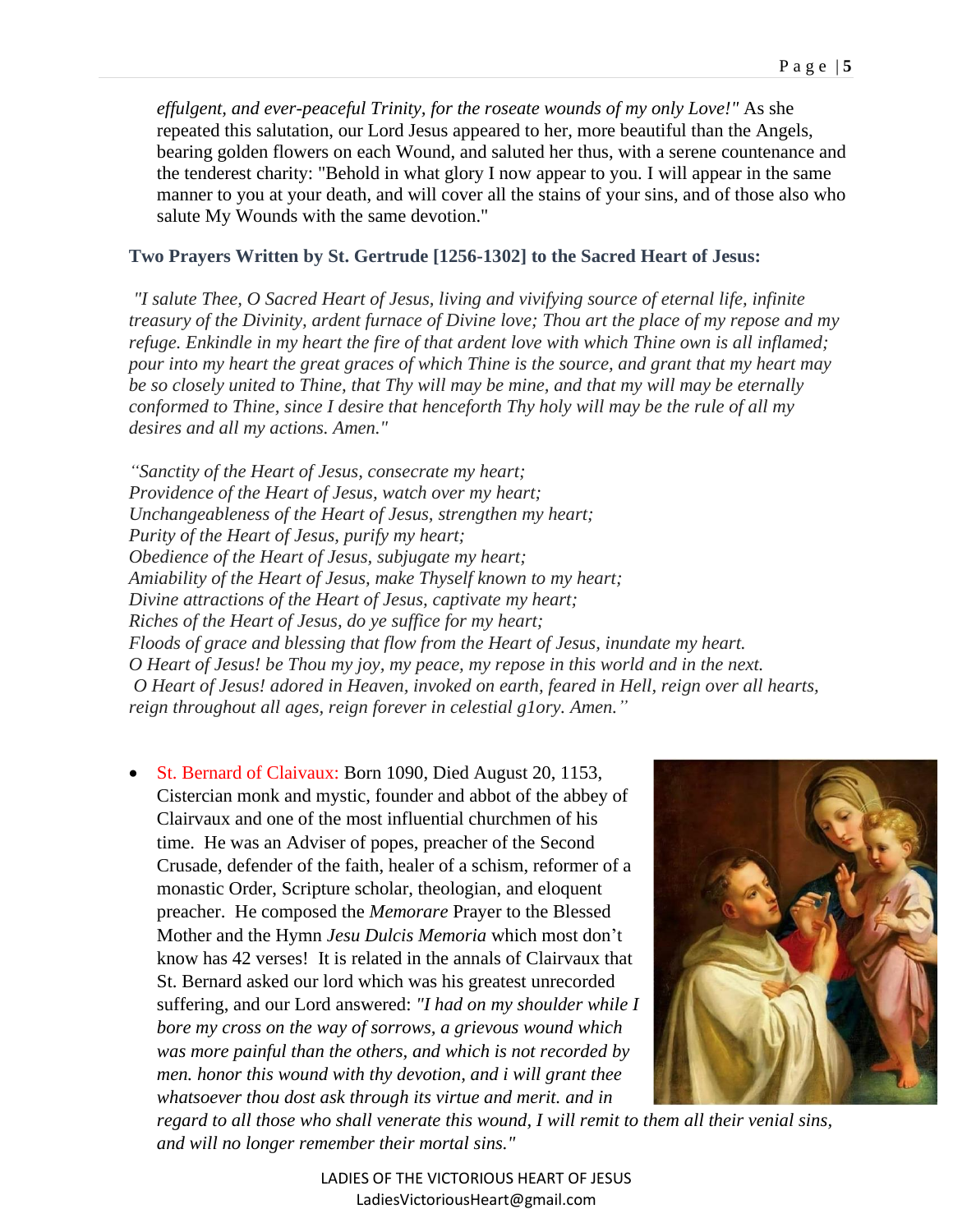#### **St. Bernard writes in his book Vitis Mystica, Cap. III this prayer:**

*"O sweetest Jesus, what riches Thou hast stored up in Thy Sacred Heart! Can it be that men are indifferent to the loss which they suffer by the neglect and indifference which they show to this amiable heart? As for me, I will spare no pains to gain It and possess It. Henceforth I will consecrate to It all my thoughts; Its sentiments and desires shall be my sentiments and desires. I will give everything to possess this precious treasure. But what need have I to buy It since It is truly mine? Yes, I say with assurance, the Heart of Jesus is mine, since It belongs to my Head, and does not what belongs to our Head belong also to all His members? Henceforth this Sacred Heart will be both the temple where I shall never cease to adore Him, and the Victim which I shall unceasingly offer to Him; and the altar on which I shall offer my sacrifices, on which the same flames of divine love with which It burns, will consume mine; in the Sacred Heart I shall find a model to regulate all the movements of mine, a source of wealth with which to pay all my debts to divine justice, and an assured place of refuge where I shall be protected from shipwreck and storms. I will say with David: 'I have found my heart to pray to my God' [2 Kgs. 7: 27]; Yes, I have found this Heart in the adorable Eucharist when I have found there the Heart of my Sovereign, of my Friend, of my Brother, that is to say, the Heart of my amiable Redeemer. And after that, who will prevent me from praying with a confidence and obtaining all that I ask? Come, my brethren, let us enter into this amiable Heart never again to go out from It. My God, if we feel such consolation at the bare remembrance of the Sacred Heart, what will it be when we love It with tenderness, what will it be if we enter into It and make our dwelling there always? Draw me completely into Thy Heart, O my amiable Jesus. Open to me this Heart which has so many attractions for me! What! does not this pierced Side leave an entrance open for me, and does not the open wound of this Sacred Heart invite me to enter there?"* 

#### **PRAYER TO CHRISTS SHOULDER WOUND by St. Bernard**

*O most loving Jesus, meek lamb of God, I, a miserable sinner, salute and worship the most sacred Wound of Thy Shoulder on which Thou didst bear Thy heavy Cross, which so tore Thy flesh and laid bare Thy bones as to inflict on Thee an anguish greater than any other wound of Thy most blessed body. I adore Thee, O Jesus most sorrowful; I praise and glorify Thee, and give Thee thanks for this most sacred and painful Wound, beseeching Thee by that exceeding pain, and by the crushing burden of Thy heavy Cross, to be merciful to me, a sinner, and to forgive me all my mortal and venial sins, and to lead me on toward Heaven along the Way of the Cross. Amen.*

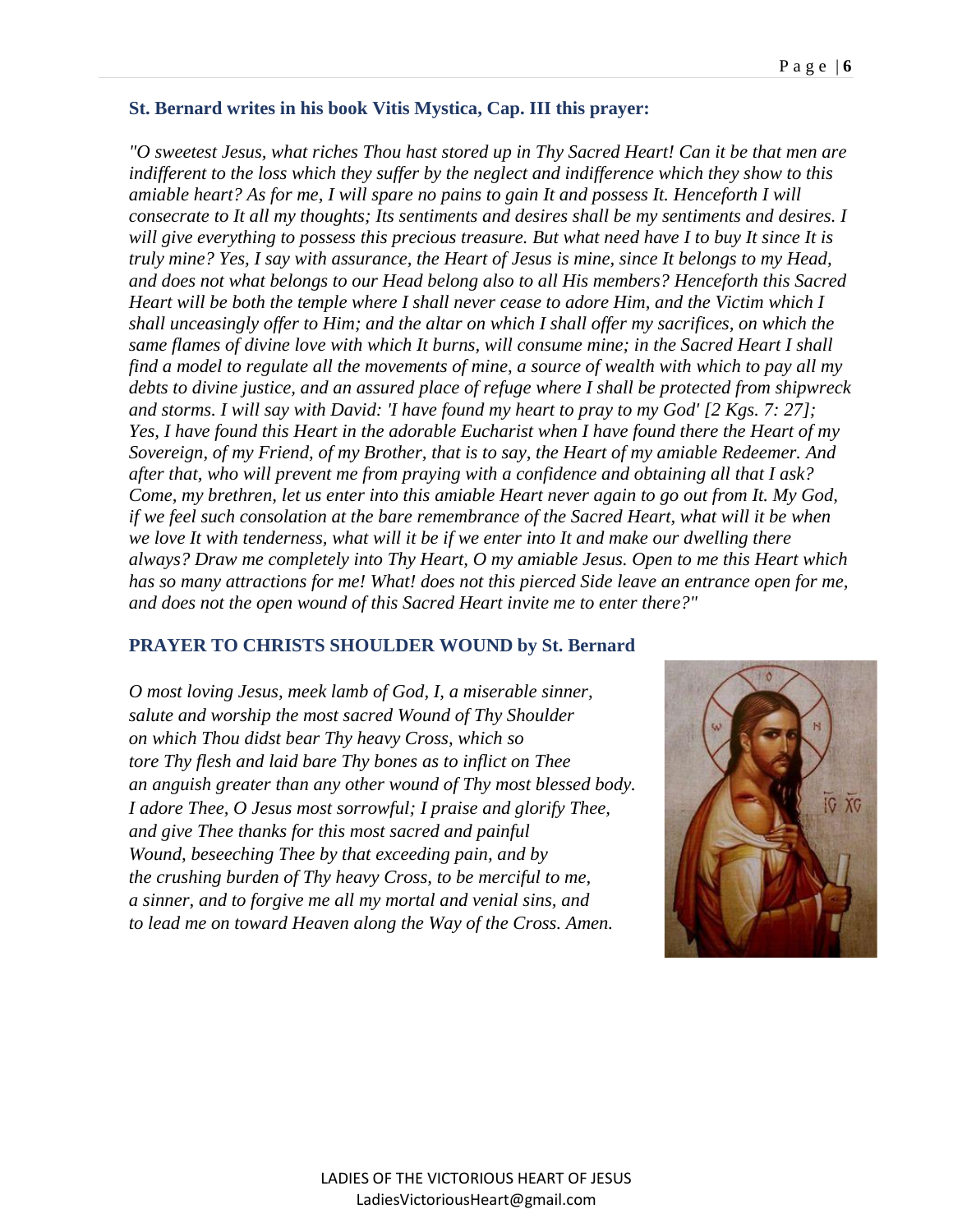• **St. John Eudes:** Born November 14, 1601, Died August 19, 1680, the great promoter of the devotion to the Sacred Heart of Jesus and the Immaculate Heart of Mary, writing a book on each and the author of the proper for the Mass and Divine Office of the Sacred Hearts of Jesus Christ and the Blessed Virgin. His devotion to the Sacred Heart and to the Immaculate Heart led Pope Pius XI to declare him the father of the liturgical devotion of the Hearts of Jesus and Mary. St. John Eudes also made a solemn offering of himself as a Victim of Love. His book on *Life and Kingdom of Christ in Christian Souls* is a must read for those serious about becoming a true Christian, that is, another Christ.



#### **Reparation Prayer by St. John Eudes:**

*O Most Lovable Jesus, infinitely worthy of all service and love, to whom I owe debts without number, Thou didst create me only to love and serve Thee. Yet I have done scarcely anything but offend Thee by thought, word and deed, by all my bodily senses and spiritual faculties, by my misuse of Thy creatures, against all Thy commandments, in countless different ways. 0 what sins! What ingratitude! What betrayals! Lord Jesus, I cast all my offenses upon Thy divine love, into the abyss of Thy mercies. Grant that I may be utterly changed into sorrow and contrition, with tears of blood to detest and wipe out the sins I have committed against that immense Goodness, so deserving of love and honor! My God, what is there that I could ever do to make reparation for my sins? But even if I were to suffer all the torments and martyrdom in the world, I still could not of myself alone repair the insult given Thee by even the least of my faults. 0 Good Jesus, I offer Thee instead all the glory, love and service given Thee by all the saints and Thy most Blessed Mother, by their holy thoughts, words and actions, by holy use of their bodily senses and their spiritual powers, by their eminent virtues and sufferings, in satisfaction for the failures of my lifetime. I offer Thee likewise all the honor given Thee forever by all the angels, by the Holy Spirit, by Thyself, and by the Eternal Father, in reparation for the dishonor I have given Thee all my life. 0 Heavenly Father, 0 Holy Spirit, 0 ye angels and saints, offer up for me, to my Saviour, all the love and glory you ever gave Him, in satisfaction for the wrong I have done Him by my offenses. Miserable sinner that I am, by offending my God I have offended all things. I have offended the Father, the Son, the Holy Ghost, the Mother of God, all the angels and saints, and all creation, for all are concerned and offended in offense to their Creator. How, 0 my God, how can I make reparation for so many offenses, make satisfaction to so many persons and pay off so many debts? I know what I will do: I have my Jesus who is in Himself an infinite wealth of virtues, merits and good works. He has been given me to be my riches, my virtue, my sanctification, my redemption and reparation. I shall offer Him to the Eternal Father, to the Holy Ghost, to the Blessed Virgin, to all the angels and all the saints in reparation and satisfaction for all the faults I have committed. 0 Holy Father, 0 Divine Spirit, I offer all the love and honor that my Jesus gave you by all His divine thoughts, words and actions, by His divine employment of all the members of His body and of His soul, by all His glorious virtues and heroic sufferings, in satisfaction for all the offenses I have committed against you all my life long. 0 holy Virgin, 0 holy angels, 0 blessed saints, I offer you my treasure and my all, my Saviour Jesus Christ. I conjure you to draw upon His infinite storehouse of merit whatever you require in payment and satisfaction for all the debts I owe you, by reason of my sins and negligences. 0 my Jesus, my divine Redeemer, do Thou make reparation for all my faults, and by Thy very great mercy atone for all my sins committed against the Eternal Father, Thyself the Son, the Holy Spirit, Thy* 

> LADIES OF THE VICTORIOUS HEART OF JESUS LadiesVictoriousHeart@gmail.com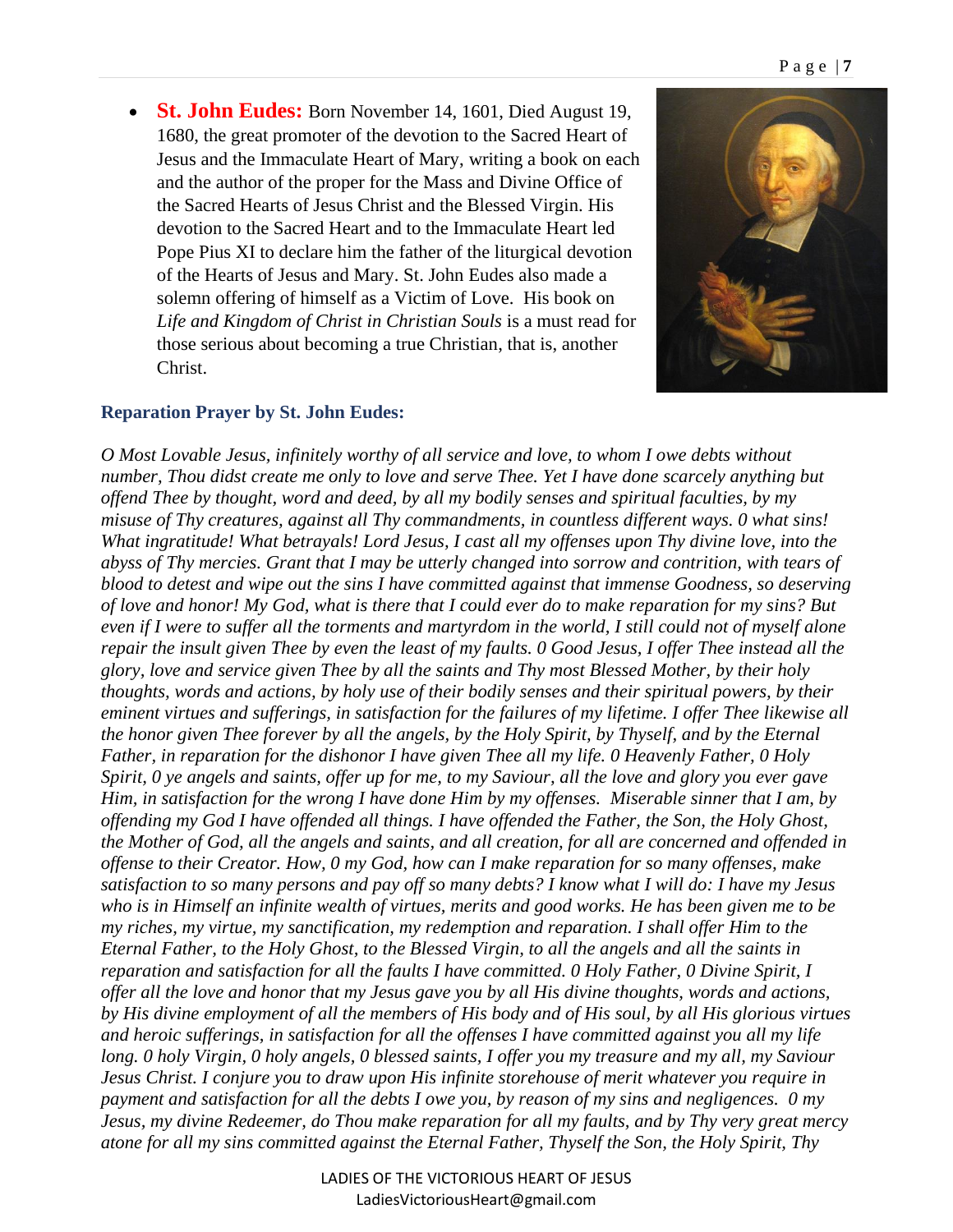*most Blessed Mother, the angels and saints and all persons I have offended. I give myself to Thee to do and suffer in atonement whatsoever may be pleasing to Thy holy will, accepting now all the sufferings of body or spirit that I may have to bear, whether in this world or in the next, in satisfaction for my sins. 0 most holy Virgin, I have so many obligations to serve and venerate thee; yet I have so little honored and so greatly offended thee by offending thy Son! I beg thy forgiveness, 0 Mother of Mercy, and I offer Thee in satisfaction all the honor ever accorded thee in heaven and on earth. I implore all the angels and saints, the Holy host, thy Son, and the Eternal Father to supply for my deficiencies, and fill up the measure of glory I ought to have rendered to thee all my life long. Amen.*

Article 9: Relations with the Apostolic See

The Order is in full communion with the Apostolic See and the Supreme Pontiff in Rome. We hold in firm belief all the dogmas and doctrines of the One, Holy, Catholic and Apostolic Church. To be clear **we are not sedevacantists, nor are we modernists**. The primary focus of our efforts are in reparation to the Victorious Heart of Jesus and the propagation of the Holy Faith, by which as the Oath Against Modernism by Pope St. Pius X states and to which we agree, that we "firmly embrace and accept each and every definition that has been set forth and declared by the unerring teaching authority of the Church, especially those principal truths which are directly opposed to the errors of this day," and " that we shall keep all these articles faithfully, entirely, and sincerely, and guard them inviolate, in no way deviating from them in teaching or in any way in word or in writing."

Most importantly of which is the immemorial Mass of All Times, as sometimes also called the Traditional Latin Mass or Tridentine Mass as the holy and acceptable public worship of God, as codified by Pope St. Pius V. We will defend all Catholic dogmas in their literal sense as formal objects of "divine and Catholic faith"; and in the providing of sound traditional catechetical instructions for the purpose of promoting the Truths of our Faith for the greater glory of God and the conversion of souls to the Catholic Church, "outside of which there is no salvation" nor the forgiveness of sins.

The members observe holy Catholic obedience to our Holy Father, the Pope of Rome, and his delegated representative, the local ordinary of the Diocese, in all things that are NOT contrary to, or could in any way impede directly or indirectly, the restoration and defense of the immemorial traditions of the Catholic Church and the defense of Catholic dogma.

## **SECTION II: THE PURPOSE AND MISSION OF THE ORDER**

Article 10: Prayers and Practices

The mission and purpose of the Ladies of the Victorious Heart of Jesus as already laid out above, but simply put, it is to make reparation to the Victorious Heart of Jesus. This can be accomplished in a myriad of ways but we have some prayers and practices that the Ladies and member candidates are encouraged to adhere to and to follow, (NB: failing to do any of the prayers/practices are not binding under mortal sin):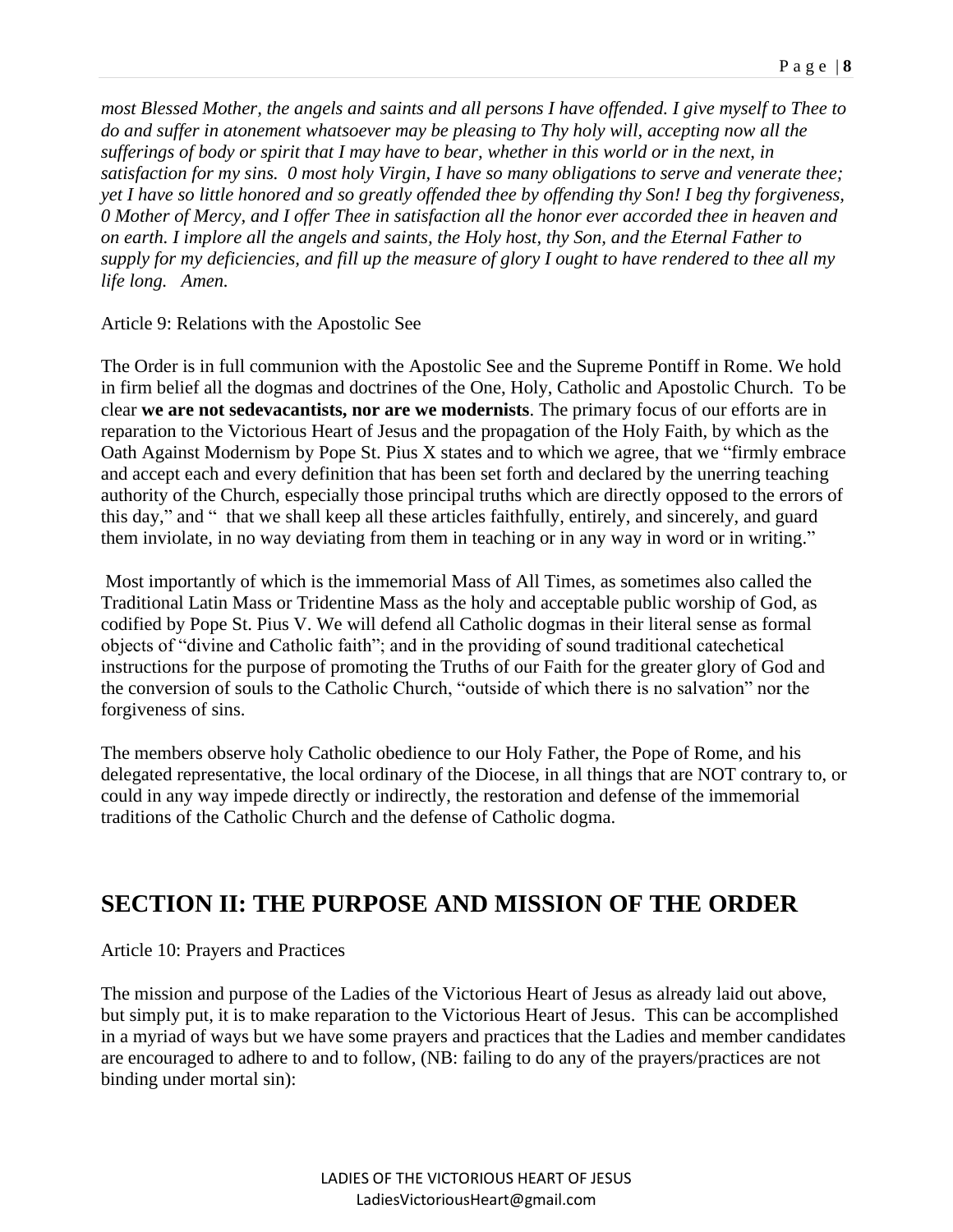- Pray reparational prayers daily. There is a booklet put together with suggested prayers. The whole booklet does not need to be prayed in a single day, but it is required to pray some sort of reparational prayer daily to the Sacred Heart of Jesus.
- Receive the Blessed Sacrament kneeling and on the tongue, in reparation for those "that do not believe, do not adore, do not hope and do not love" Jesus in the Holy Eucharist.
- Attend the Holy Tridentine Mass of the Roman Rite for Holy Days of Obligation.
- Receive Holy Communion, or make a spiritual communion if unable to receive the Blessed Sacrament, daily.
- Recite the Leonine Prayers, of Pope Leo XIII, after every Holy Mass.
- Make a good confession weekly.
- Pray before the Blessed Sacrament, as an act of adoration and reparation, exposed or veiled in the tabernacle, weekly.
- Pray the Holy Rosary of the Blessed Virgin Mary daily.
- Pray the Little Office of the Blessed Virgin Mary, or another acceptable Divine Office, daily; Prime and Compline are required.
- Dedicate 30 minutes daily for spiritual reading.
- Devote 15 minutes daily for meditation on Divine truth and mysteries. A good meditation on the Joyful, Sorrowful, or Glorious mysteries, while praying the Holy Rosary, will fulfill the devotion.
- Offer your daily labor, with a special intention, as an oblation and act of penance to God.
- Work on being Consecrated to the Blessed Virgin Mary through the method set down by St. Louis de Montfort.
- Be enrolled in Our Lady's Mantle, the Blessed Brown Scapular.
- Confess a vow of chastity to the Immaculate Mother of God and Sacred Heart.
- Partially abstain from meat for all Wednesdays, as the day that Judas betrayed our Lord Jesus Christ. If this is not possible, some other sacrifice is acceptable.
- Abstain from meat for all Fridays, as the day that the Lord gave his Flesh and Blood for the forgiveness of sins.
- Partially abstain from meat for all Saturdays, as the day that the Blessed Virgin Mary maintained the Faith. . If this is not possible, some other sacrifice is acceptable.
- Adhere to all requirements to partially abstain, abstain, and fast for major Feast Days, Ember Days, and Rogation Days.
- Adhere to the traditional rules, by St. Thomas Aquinas, for Lent.
- Participate in any conferences or retreats for the Ladies as able to do.
- Pray for your fellow Ladies in the order.
- Be an active member by communicating with other Ladies as best we can in this crazy world for encouragement and to grow in charity with our fellow Ladies. We will be trying to set up a communication email soon. A Facebook page has been started and other ideas a welcome.
- Encouraged to wear the Victorious Heart of Jesus ring as an outward reminder to make reparation and adoration to Jesus.